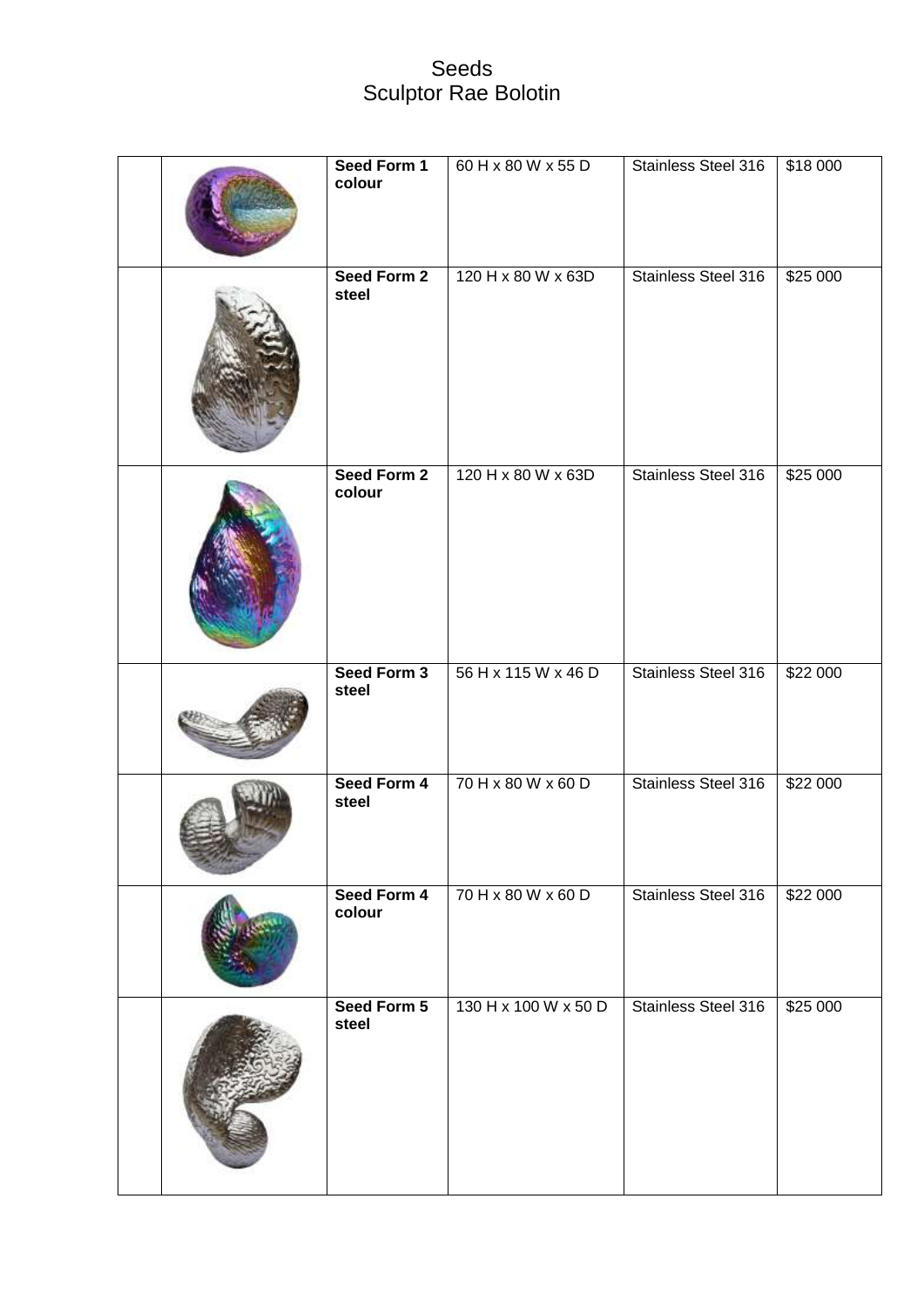|                  |              | Seed Form 5<br>colour | 130 H x 100 W x 50 D | Stainless Steel 316 | \$25 000     |
|------------------|--------------|-----------------------|----------------------|---------------------|--------------|
|                  | <b>Image</b> | <b>Title</b>          | Size (cm)            | <b>Material</b>     | <b>Price</b> |
| $\mathbf{1}$     |              | Seed Tree 1           | 164 H x 50 W x 40 D  | Stainless Steel 316 | \$18 000     |
| $\overline{4}$   |              | Seed Tree 4           | 90 H x 37 W x 42 D   | Stainless Steel 316 | \$8000       |
| $\overline{5}$   |              | Seed Tree 5           | 103 H x 71 W x 40 D  | Stainless Steel 316 | \$8000       |
| $\boldsymbol{9}$ |              | Seed Tree 9           | 57 H x 38 W x 33 D   | Stainless Steel 316 | \$5 000      |